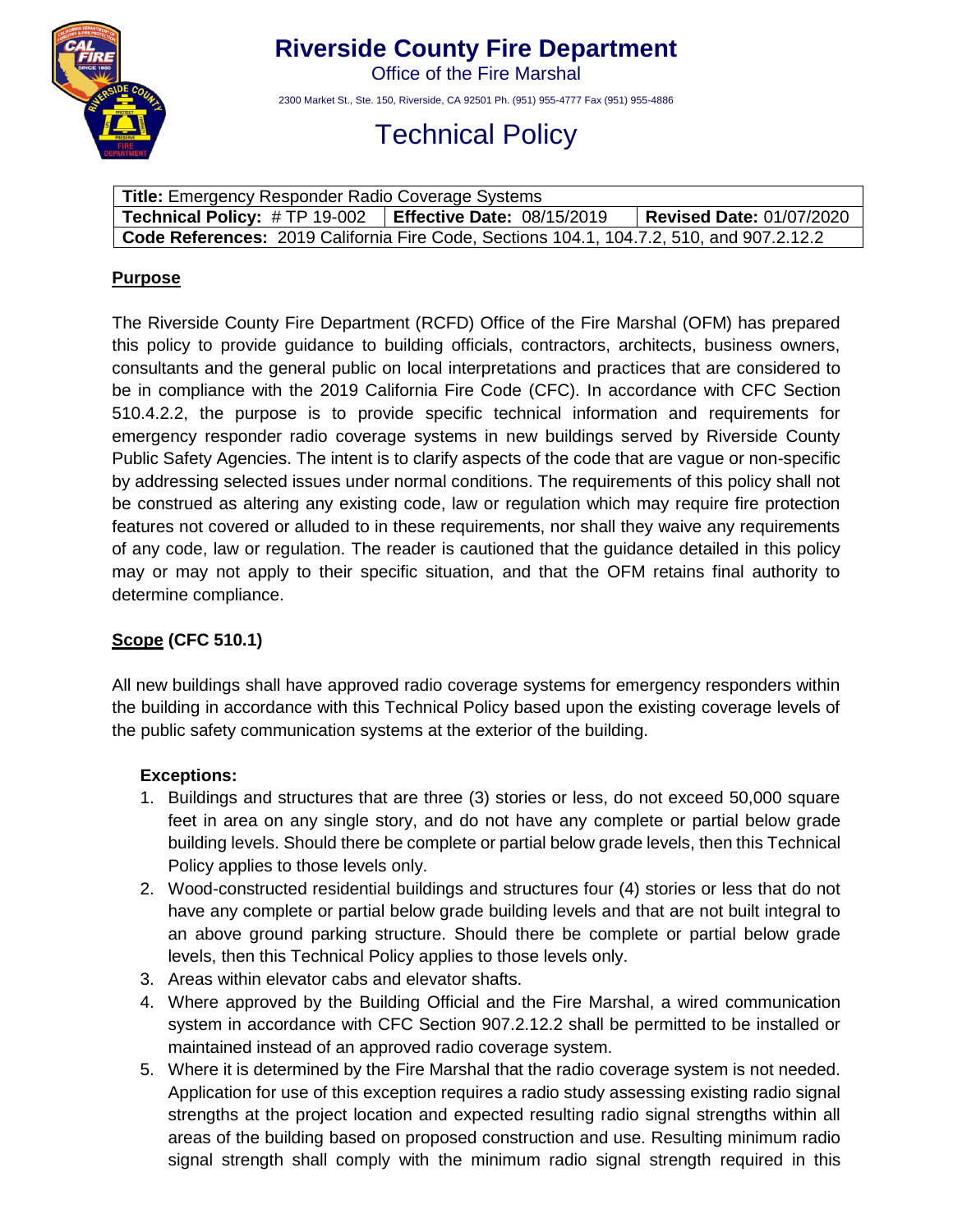Technical Policy. The radio study shall be completed and signed by an FCC Licensed Technician and shall be submitted to and approved by the Fire Marshal prior to building permit issuance. Testing shall be conducted during construction at a time approved by the Fire Marshal to confirm acceptable minimum radio signal strength as defined in this Technical Policy. At a minimum, all drywall, doors, windows, exterior siding, and any roof mounted solar panels shall be installed prior to testing. Proposed test procedure and acceptance criteria shall be based on the acceptance test procedure defined in this Technical Policy, shall be submitted two weeks in advance of proposed testing and shall be approved by the Fire Marshal prior to test. Test shall be conducted by an FCC Licensed Technician and witnessed by RCFD. Successful test shall be documented by the FCC Licensed Technician and a test report submitted to and approved by the Fire Marshal prior to Certificate of Occupancy. Failure to demonstrate compliance with acceptance criteria during the test will require submittal and installation of an approved emergency responder radio coverage system within the building in accordance with this Technical Policy prior to issuance of any Certificate of Occupancy or as otherwise approved by the Fire Marshal.

6. In facilities where emergency responder radio coverage is required and such systems, components or equipment required could have a negative impact on the normal operations of that facility, the Fire Marshal shall have the authority to accept an automatically activated emergency responder radio coverage system.

This Technical Policy shall not require improvement of the existing public safety communication systems.

### **Definitions**

FCC Licensed Technician: An individual who is qualified with a Federal Communications Commission (FCC) General Radiotelephone Operator License (GROL/PG), or equivalent, to review design plans and perform tests in affected structures to measure compliance with the specifications set forth in this Technical Policy.

Riverside County Public Safety Agencies: Fire and Law Enforcement agencies with jurisdiction at the project location.

#### **Requirements**

#### **Construction Permit (CFC 510.3)**

A construction permit for the installation of or modification to emergency responder radio coverage systems and related equipment is required prior to installation. Construction documents and equipment data sheets shall be submitted to the Building Department with jurisdiction and OFM for review and approval. Maintenance performed in accordance with this code is not considered a modification and does not require a permit.

#### **Minimum Qualifications of Personnel (CFC 510.5.2)**

The minimum qualifications of the system designer and lead installation personnel shall include both of the following:

- 1. A valid FCC-issued general radio operators license.
- 2. Certification of in-building system training issued by a nationally recognized organization, school or a certificate issued by the manufacturer of the equipment being installed.

These qualifications shall not be required where demonstration of adequate skills and experience satisfactory to the Fire Marshal is provided.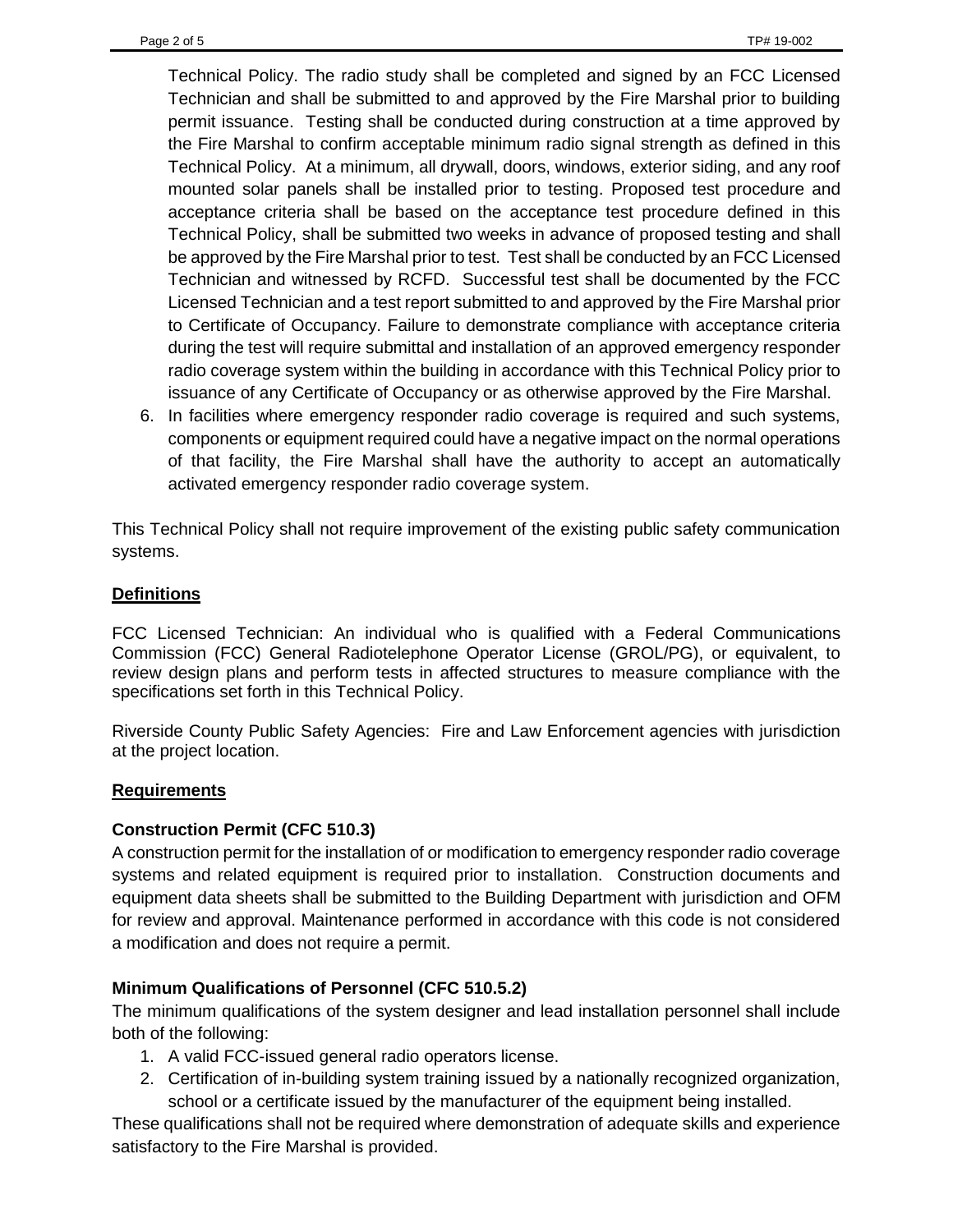#### **Technical Requirements (CFC 510.4 – 510.4.2.8)**

Systems, components and equipment required to provide the emergency responder radio coverage system shall comply with the following:

**Radio Signal Strength.** The building shall be considered to have acceptable emergency responder radio coverage when signal strength measurements in 95 percent of all areas on each floor of the building meet the following signal strength requirements:

**Minimum Signal Strength into the Building**. A minimum signal strength of -95 dBm shall be receivable within the building.

**Minimum Signal Strength out of the Building**. A minimum signal strength of -95 dBm shall be received by Riverside County Public Safety agencies radio systems when transmitted from within the building.

**System Design.** The emergency responder radio coverage system shall be designed in accordance with the following:

**Amplification Systems Allowed.** Buildings and structures that cannot support the required level of radio coverage shall be equipped with a radiating cable system, a distributed antenna system with Federal Communications Commission (FCC)-certified signal boosters, or other system approved by the Fire Marshal in order to achieve the required adequate radio coverage.

**Frequencies**. The Riverside County Public Safety Agencies radio systems operate within the VHF highband (150-170 MHz) and 700/800 MHz band. Specific frequencies shall be determined upon the geographical location of the project site.

**Standby Power.** Emergency responder radio coverage systems shall be provided with standby power in accordance with CFC Section 604. The standby power supply shall be capable of operating the emergency responder radio coverage system for a duration of not less than 24 hours.

**Signal Booster Requirements.** If used, signal boosters shall meet the following requirements:

- 1. All signal booster components shall be contained in a National Electrical Manufacturer's Association (NEMA) 4-type waterproof cabinet.
- 2. Battery systems used for the emergency power source shall be contained in a NEMA 4-type waterproof cabinet.
- 3. The signal booster system and battery system shall be electrically supervised and monitored by a supervisory service, or when approved by the Fire Marshal, shall sound an audible signal at a constantly attended location
- 4. Equipment shall have FCC certification prior to installation.

**Additional Frequencies and Change of Frequencies.** The emergency responder radio coverage system shall be capable of modification or expansion in the event frequency changes are required by the FCC or additional frequencies are made available by the FCC.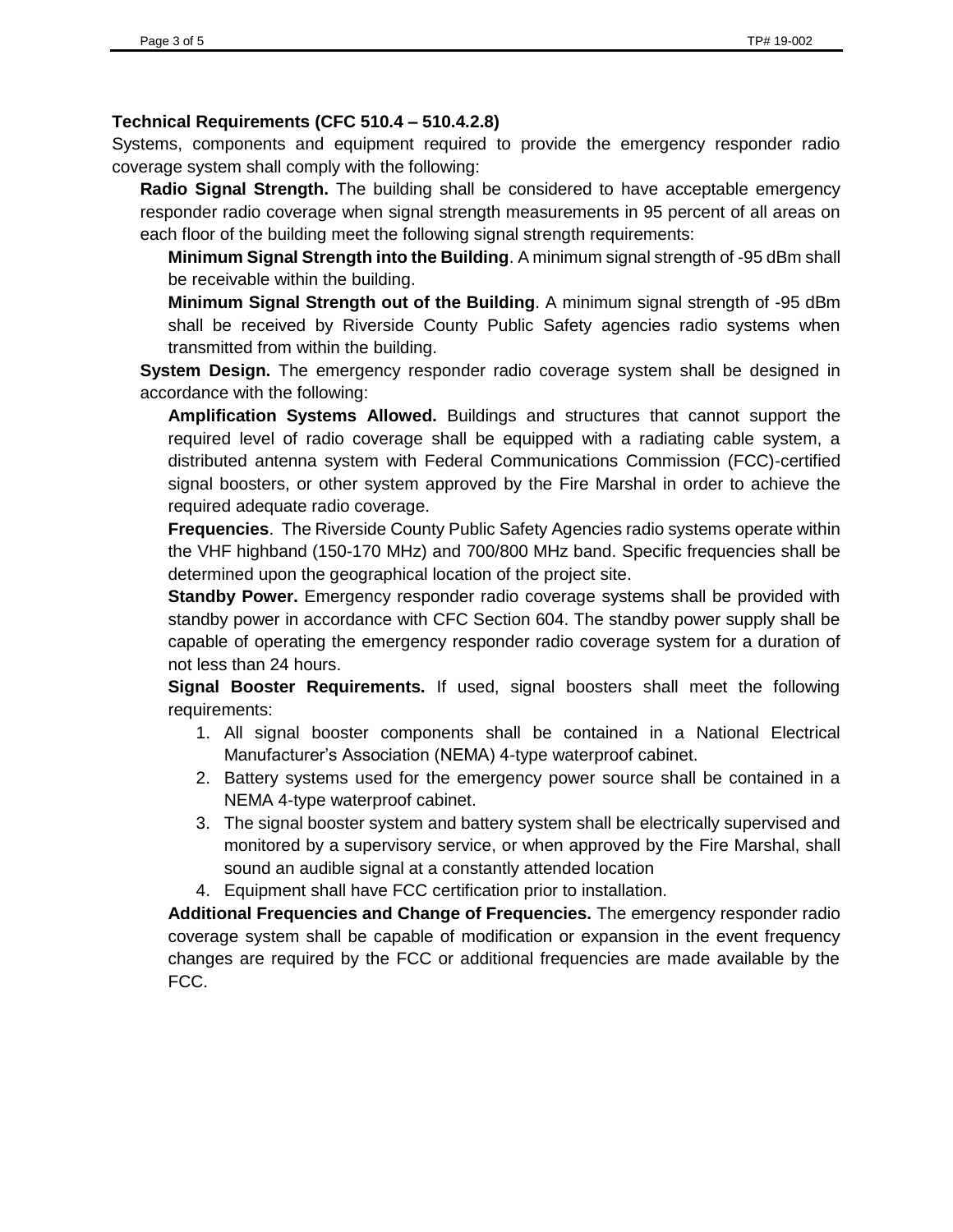#### **Installation Requirements (CFC 510.5 – 510.5.4)**

The installation of the emergency responder radio coverage system shall be in accordance with the following:

**Approval Prior to Installation.** Amplification systems capable of operating on frequencies licensed to any public safety agency by the FCC shall not be installed without prior coordination and approval of the Fire Marshal.**Acceptance Test Procedure.** Where an emergency responder radio coverage system is required, and upon completion of installation, the building owner shall have the radio system tested by an FCC Licensed Technician and witnessed by RCFD to verify that two-way coverage on each floor of the building is not less than 90 percent. The test procedure shall be conducted as follows:

1. Each floor of the building shall be divided into a grid of 20 approximately equal test areas.

2. The test shall be conducted using calibrated portable radios of the latest brand and model used by Riverside County Public Safety Agencies talking through the agencies radio communications systems.

3. Failure of not more than two nonadjacent test areas shall not result in failure of the test.

4. In the event that three of the test areas fail the test, in order to be more statistically accurate, the floor shall be permitted to be divided into 40 equal test areas. Failure of not more than four nonadjacent test areas shall not result in failure of the test. If the system fails the 40-area test, the system shall be altered to meet the 90-percent coverage requirement.

5. A test location approximately in the center of each test area shall be selected for the test, with the radios enabled to verify two-way communications to and from the outside of the building through the Riverside County Public Safety Agency's radio communications systems. Once the test location has been selected, that location shall represent the entire test area. Failure in the selected test location shall be considered failure of that test area. Additional test locations shall not be permitted.

6. The gain values of all amplifiers shall be measured and the test measurement results shall be kept on file with the building owner so that the measurements can be verified during annual tests. In the event that the measurement results become lost, the building owner shall be required to rerun the acceptance test to reestablish the gain values.

7. As part of the installation, a spectrum analyzer or other suitable test equipment shall be utilized to ensure spurious oscillations are not being generated by the subject signal booster. This test shall be conducted at the time of installation and subsequent annual inspections.

8. At the conclusion of the acceptance testing, a report, documenting the procedure and results, shall be submitted to and approved by the Fire Marshal prior to issuance of the Certificate of Occupancy.

**FCC Compliance.** The emergency responder radio coverage system installation and components shall also comply with all applicable federal regulations including, but not limited to, FCC 47 CFR Part 90.219.